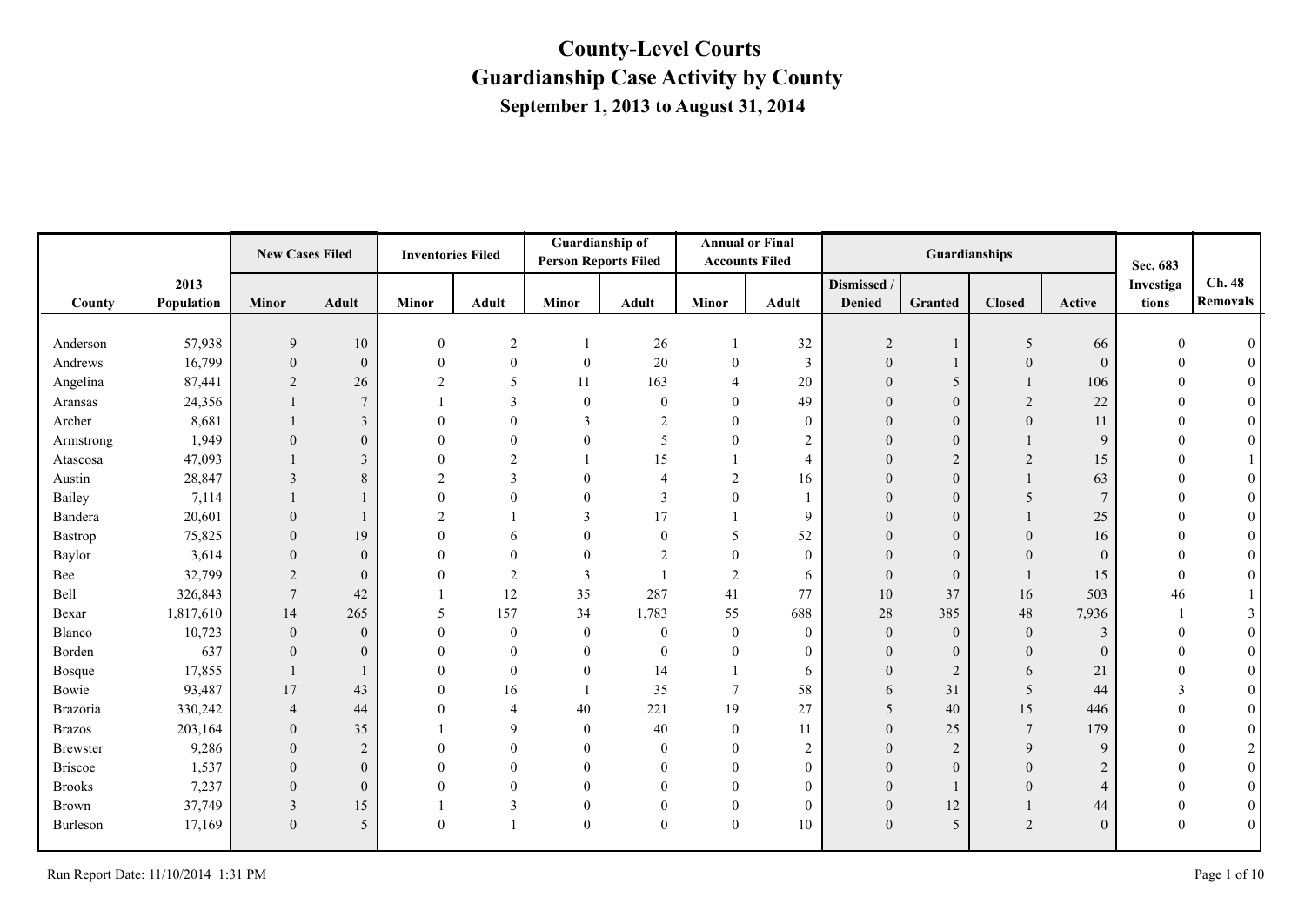|               |            | <b>New Cases Filed</b>   |                  | <b>Inventories Filed</b> |                | <b>Guardianship of</b><br><b>Person Reports Filed</b> |                  |                  | <b>Annual or Final</b><br><b>Accounts Filed</b> |                |                  | Guardianships    |                | Sec. 683  |                 |
|---------------|------------|--------------------------|------------------|--------------------------|----------------|-------------------------------------------------------|------------------|------------------|-------------------------------------------------|----------------|------------------|------------------|----------------|-----------|-----------------|
|               | 2013       |                          |                  |                          |                |                                                       |                  |                  |                                                 | Dismissed /    |                  |                  |                | Investiga | Ch. 48          |
| County        | Population | Minor                    | <b>Adult</b>     | <b>Minor</b>             | Adult          | Minor                                                 | Adult            | <b>Minor</b>     | <b>Adult</b>                                    | <b>Denied</b>  | <b>Granted</b>   | <b>Closed</b>    | Active         | tions     | <b>Removals</b> |
|               |            |                          |                  |                          |                |                                                       |                  |                  |                                                 |                |                  |                  |                |           |                 |
| <b>Burnet</b> | 43,823     |                          | 9                | $\theta$                 | $\overline{c}$ | 3                                                     | 12               | $\boldsymbol{0}$ | $\sqrt{5}$                                      | $\theta$       | $\mathbf{0}$     | $\boldsymbol{0}$ | 79             |           |                 |
| Caldwell      | 39,232     |                          | $\overline{4}$   | $\overline{A}$           | 26             | 6                                                     | 56               | 18               | 54                                              | $\overline{0}$ | $\mathfrak{Z}$   | 2                | 68             |           |                 |
| Calhoun       | 21,806     | $\theta$                 |                  |                          |                | $\mathbf{0}$                                          | $\overline{0}$   | $\overline{0}$   | 2                                               |                |                  | $\theta$         | 5              |           |                 |
| Callahan      | 13,525     |                          |                  |                          | $\mathbf{0}$   | $\mathbf{0}$                                          |                  | 2                |                                                 |                | $\overline{0}$   | $\boldsymbol{0}$ | 163            |           |                 |
| Cameron       | 417,276    | 15                       | 60               |                          | 13             | 40                                                    | 363              | 12               | 75                                              | $\theta$       | 68               | 20               | 1,708          |           | $\theta$        |
| Camp          | 12,413     |                          |                  |                          | $\mathbf{0}$   | $\mathbf{0}$                                          | 2                | $\mathbf{0}$     | 4                                               |                |                  | $\mathbf{0}$     | 11             |           |                 |
| Carson        | 6,010      | $\overline{0}$           |                  |                          | $\mathbf{0}$   | $\mathbf{0}$                                          | $\theta$         | $\mathbf{0}$     | $\mathbf{0}$                                    |                | $\mathbf{0}$     | $\mathbf{0}$     | $\mathbf{0}$   |           |                 |
| Cass          | 30,331     |                          | 5                |                          | $\Omega$       | $\Omega$                                              | $\mathcal{D}$    | $\Omega$         |                                                 | 0              | $\mathbf{0}$     |                  | 17             |           | $\theta$        |
| Castro        | 8,030      | $\Omega$                 | $\sqrt{2}$       |                          | $\Omega$       | $\Omega$                                              |                  | $\Omega$         | $\theta$                                        |                | $\mathbf{0}$     | $\Omega$         | $\theta$       |           | $\overline{0}$  |
| Chambers      | 36,812     | $\overline{\mathcal{A}}$ | 9                |                          |                |                                                       |                  | $\Omega$         | $\theta$                                        |                |                  | $\theta$         | 43             |           | $\theta$        |
| Cherokee      | 50,878     | $\Omega$                 | $\boldsymbol{0}$ |                          | $\Omega$       |                                                       |                  |                  | $\theta$                                        |                | $\overline{0}$   | $\Omega$         | 47             |           |                 |
| Childress     | 7,095      | 2                        | $\overline{0}$   |                          | $\Omega$       | $\theta$                                              | $\Omega$         | $\Omega$         | $\mathbf{0}$                                    |                | $\mathbf{0}$     | 5                | 20             |           | $\theta$        |
| Clay          | 10,473     |                          | $\sqrt{2}$       | $\mathcal{D}$            | $\Omega$       | $\overline{2}$                                        | 10               | $\overline{2}$   | 8                                               |                | $\boldsymbol{0}$ | $\theta$         | 17             |           | $\theta$        |
| Cochran       | 3,016      | $\Omega$                 | $\theta$         |                          | $\Omega$       | $\Omega$                                              |                  | $\Omega$         | $\theta$                                        |                | $\overline{0}$   |                  |                |           |                 |
| Coke          | 3,210      |                          |                  |                          | $\Omega$       | $\Omega$                                              |                  | $\Omega$         | $\theta$                                        | 0              | 13               | $\Omega$         | $\mathbf{Q}$   |           | $\Omega$        |
| Coleman       | 8,543      | $\Omega$                 | 6                |                          | $\Omega$       | $\mathbf{0}$                                          |                  | $\theta$         |                                                 |                | $\overline{3}$   | $\boldsymbol{0}$ | 13             |           |                 |
| Collin        | 854,778    | 28                       | 154              | 10                       | 14             | 15                                                    | 751              | 23               | 73                                              | 6              | 144              | 13               | 1,112          | 131       |                 |
| Collingsworth | 3,099      | $\theta$                 | $\boldsymbol{0}$ | $\Omega$                 | $\Omega$       | $\theta$                                              | $\mathbf{0}$     | $\theta$         | 3                                               | $\Omega$       | $\mathbf{0}$     | $\overline{0}$   | $\mathbf{0}$   | $\Omega$  |                 |
| Colorado      | 20,752     | $\Omega$                 | $\mathfrak{Z}$   |                          | $\Omega$       | $\theta$                                              | $\boldsymbol{0}$ | $\mathbf{0}$     | $\mathbf{0}$                                    |                |                  | $\boldsymbol{0}$ | 12             |           |                 |
| Comal         | 118,480    | $\Omega$                 | $8\,$            |                          | 16             | $\overline{2}$                                        | 174              |                  | 21                                              | $\theta$       | 61               | 13               | 333            |           | $\theta$        |
| Comanche      | 13,623     | $\Omega$                 | 2                |                          | $\Omega$       |                                                       | 11               | $\overline{A}$   | 13                                              | 0              |                  | 3                | 28             |           | $\theta$        |
| Concho        | 4,043      | $\Omega$                 | $\mathbf{0}$     |                          |                | $\theta$                                              | 3                | $\Omega$         | 4                                               |                |                  | $\theta$         | $\theta$       |           |                 |
| Cooke         | 38,467     | $\theta$                 | 5                |                          |                |                                                       | 5                |                  | 5                                               |                | $\overline{4}$   |                  | 64             |           |                 |
| Coryell       | 76,192     | $\overline{\mathcal{A}}$ | 6                |                          | 4              | 17                                                    | 18               | $\overline{7}$   | 24                                              |                | $\overline{4}$   | 3                | 30             |           |                 |
| Cottle        | 1,452      | $\theta$                 | $\boldsymbol{0}$ |                          | $\theta$       | $\mathbf{0}$                                          | $\boldsymbol{0}$ | $\mathbf{0}$     | $\mathbf{0}$                                    | $\theta$       | $\mathbf{0}$     | $\boldsymbol{0}$ | $\overline{4}$ |           |                 |
| Crane         | 4,773      | 5                        | $\mathbf{0}$     |                          | $\theta$       | $\boldsymbol{0}$                                      | $\overline{0}$   | $\mathbf{0}$     | $\mathbf{0}$                                    | $\theta$       | $\mathbf{0}$     | $\mathbf{0}$     | 12             |           | $\theta$        |
|               |            |                          |                  |                          |                |                                                       |                  |                  |                                                 |                |                  |                  |                |           |                 |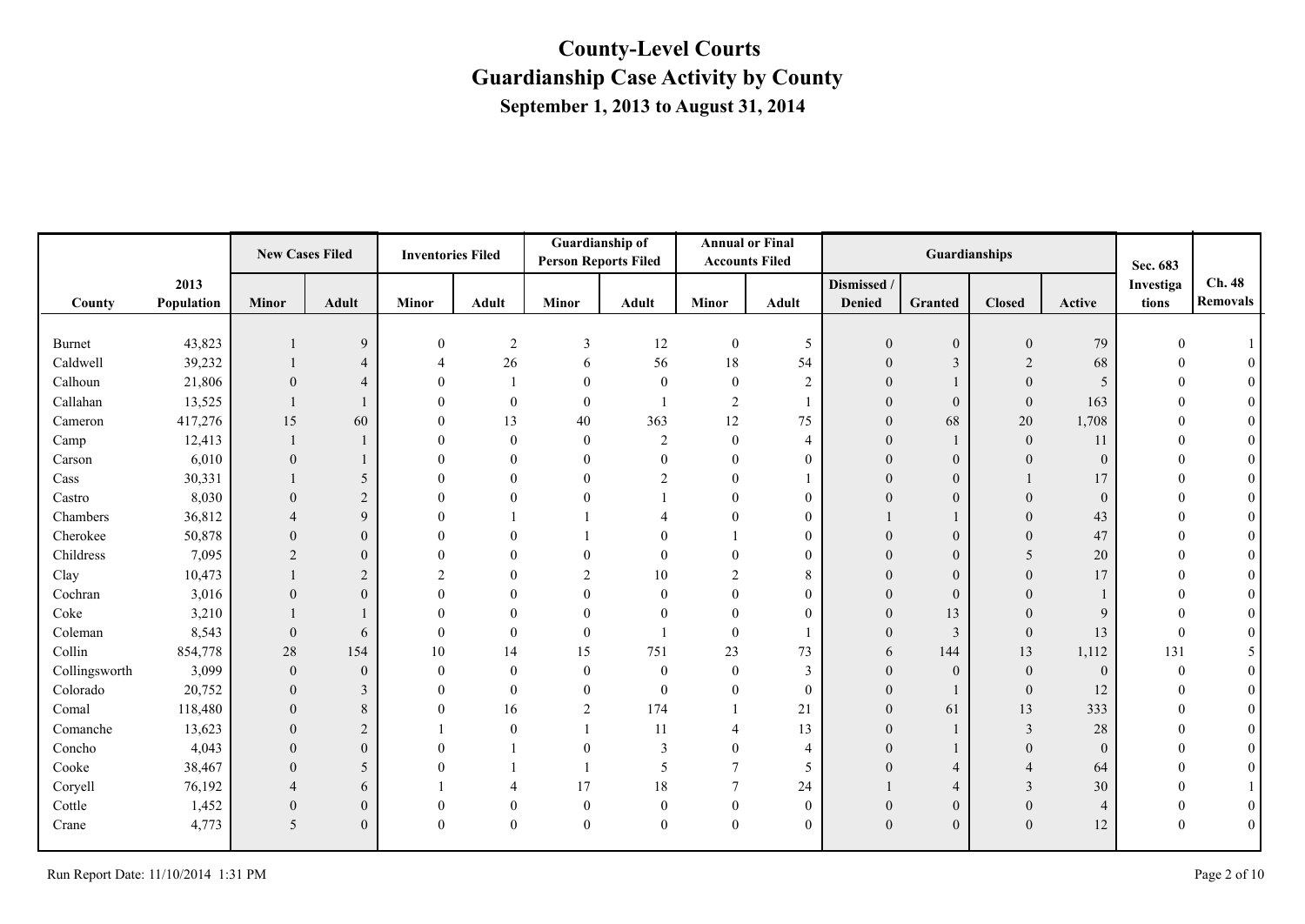|            |            | <b>New Cases Filed</b> |                  | <b>Inventories Filed</b> |               | Guardianship of<br><b>Person Reports Filed</b> |                  | <b>Accounts Filed</b> | <b>Annual or Final</b> |                | Guardianships    |                |                | Sec. 683     |                  |
|------------|------------|------------------------|------------------|--------------------------|---------------|------------------------------------------------|------------------|-----------------------|------------------------|----------------|------------------|----------------|----------------|--------------|------------------|
|            | 2013       |                        |                  |                          |               |                                                |                  |                       |                        | Dismissed /    |                  |                |                | Investiga    | Ch. 48           |
| County     | Population | Minor                  | <b>Adult</b>     | <b>Minor</b>             | <b>Adult</b>  | <b>Minor</b>                                   | <b>Adult</b>     | <b>Minor</b>          | <b>Adult</b>           | Denied         | Granted          | <b>Closed</b>  | Active         | tions        | <b>Removals</b>  |
|            |            |                        |                  |                          |               |                                                |                  |                       |                        |                |                  |                |                |              |                  |
| Crockett   | 3,807      | $\mathbf{0}$           | $\overline{2}$   | $\Omega$                 | $\mathbf{0}$  | $\boldsymbol{0}$                               | $\boldsymbol{0}$ | $\boldsymbol{0}$      | $\boldsymbol{0}$       | $\theta$       | $\sqrt{2}$       | $\theta$       | $\mathbf{0}$   |              |                  |
| Crosby     | 5,991      |                        | $\boldsymbol{0}$ |                          | $\theta$      | $\Omega$                                       |                  | $\theta$              | $\overline{c}$         | $\theta$       |                  | $\Omega$       |                |              |                  |
| Culberson  | 2,277      | $\theta$               | $\mathbf{0}$     | $\Omega$                 | $\theta$      | $\theta$                                       | $\Omega$         | $\overline{0}$        | $\theta$               |                | $\mathbf{0}$     | $\Omega$       | $\Omega$       |              |                  |
| Dallam     | 7,057      | $\overline{0}$         | $\mathbf{1}$     |                          | $\theta$      | $\overline{0}$                                 | $\theta$         | $\boldsymbol{0}$      | $\overline{0}$         | $\theta$       | $\boldsymbol{0}$ | $\mathbf{0}$   | $\overline{2}$ | $\Omega$     | $\theta$         |
| Dallas     | 2,480,331  | 90                     | 668              | 7                        | 84            | 38                                             | 2,325            | 53                    | 441                    | 107            | 373              | 463            | 3,976          | 435          | 22               |
| Dawson     | 13,810     | $\overline{0}$         | $\mathbf{0}$     | $\theta$                 | $\mathbf{0}$  |                                                |                  | $\boldsymbol{0}$      |                        |                | $\boldsymbol{0}$ | $\mathbf{0}$   | 12             | $\mathbf{0}$ | $\boldsymbol{0}$ |
| De Witt    | 20,503     | $\mathbf{0}$           | $\overline{4}$   |                          |               | 3                                              | 3                | 3                     | 5                      |                | 5                | 3              | 33             | $\theta$     | $\theta$         |
| Deaf Smith | 19,177     | $\theta$               | $\mathbf{0}$     |                          | $\theta$      |                                                |                  | $\overline{0}$        | $\theta$               |                | $\overline{0}$   | $\theta$       | $\Omega$       |              |                  |
| Delta      | 5,238      | $\mathbf{0}$           | $\theta$         |                          | $\theta$      | $\overline{0}$                                 | 3                | $\boldsymbol{0}$      | $\overline{4}$         |                | $\overline{0}$   |                |                |              | $\overline{0}$   |
| Denton     | 728,799    | 20                     | 116              | 3                        | $22\,$        | 11                                             | 923              | 32                    | 78                     |                | 42               | 41             | 971            |              | $\theta$         |
| Dickens    | 2,291      | $\overline{0}$         | $\mathbf{0}$     |                          | $\theta$      | $\theta$                                       | $\overline{0}$   | $\mathbf{0}$          | $\theta$               |                | $\mathbf{0}$     | $\overline{0}$ | $\mathbf{0}$   |              |                  |
| Dimmit     | 10,897     | 3                      |                  |                          | $\theta$      |                                                | $\theta$         | $\overline{0}$        | $\theta$               | $\Omega$       | $\mathbf{0}$     | $\theta$       | $\theta$       |              | $\theta$         |
| Donley     | 3,522      | $\theta$               | $\mathbf{0}$     |                          | $\Omega$      |                                                |                  | $\theta$              | $\Omega$               |                | $\boldsymbol{0}$ | $\Omega$       | $\overline{7}$ |              |                  |
| Duval      | 11,640     | 3                      | $\overline{3}$   |                          | $\theta$      |                                                |                  | $\overline{0}$        | $\theta$               |                | $\overline{4}$   | $\Omega$       | $\theta$       |              |                  |
| Eastland   | 18,245     | 2                      | 3                | $\mathfrak{D}$           | $\theta$      | $\theta$                                       | 11               | $\mathbf{0}$          | 6                      | 0              | $\overline{0}$   |                | 35             | $\theta$     | $\theta$         |
| Ector      | 149,378    | 5                      | 30               | 3                        | 17            | 19                                             | 113              | 17                    | 55                     | $\mathbf Q$    | 36               | 632            | 165            | 22           |                  |
| Edwards    | 1,884      | $\overline{0}$         | $\mathbf{0}$     | $\Omega$                 | $\mathbf{0}$  | $\boldsymbol{0}$                               | $\bf{0}$         | 1                     |                        | $\theta$       | $\boldsymbol{0}$ | $\mathbf{0}$   | $\mathbf{0}$   | $\mathbf{0}$ |                  |
| El Paso    | 827,718    | 15                     | 390              |                          | 57            | 19                                             | 1,191            | 25                    | 170                    | $\theta$       | 344              | 61             | 2,117          | 23           |                  |
| Ellis      | 155,976    | $\mathbf{0}$           | 36               |                          | 6             | 2                                              | 178              | $\boldsymbol{0}$      | $\overline{0}$         | $\mathbf{3}$   | 16               | 72             | 198            | $\theta$     |                  |
| Erath      | 39,658     | $\mathbf{0}$           | $\mathbf{0}$     |                          | $\mathbf{0}$  | $\Omega$                                       | $\mathbf{0}$     | $\boldsymbol{0}$      | $\theta$               |                | $\mathbf{0}$     | $\mathbf{0}$   | 3              |              |                  |
| Falls      | 17,493     | $\theta$               | $\overline{2}$   |                          | $\Omega$      | $\Omega$                                       | $\overline{4}$   | $\theta$              |                        | 0              | $\mathbf{0}$     | $\Omega$       | $\Omega$       |              | $\Omega$         |
| Fannin     | 33,659     | $\Omega$               | $\mathbf{Q}$     |                          | $\mathcal{I}$ | $\theta$                                       | 17               | $\overline{0}$        | 11                     |                | $\overline{4}$   |                | 61             |              | $\Omega$         |
| Fayette    | 24,821     | $\Omega$               | $\overline{7}$   |                          | $\theta$      | $\overline{2}$                                 | 17               | 3                     | $\overline{7}$         |                | 5                | $\overline{2}$ | 31             |              | $\overline{0}$   |
| Fisher     | 3,856      | $\Omega$               | 1                |                          | $\Omega$      | $\theta$                                       | 5                | $\theta$              | $\theta$               | $\Omega$       | $\overline{0}$   | $\theta$       | 27             |              | $\theta$         |
| Floyd      | 6,230      | $\mathbf{0}$           | 1                | $\Omega$                 |               | $\overline{0}$                                 | $\mathbf{0}$     | $\overline{0}$        | 5                      | $\overline{0}$ | $\mathbf{0}$     |                | 8              | $\theta$     | $\overline{0}$   |
| Foard      | 1,277      | $\mathbf{0}$           | $\mathbf{0}$     | $\Omega$                 | $\mathbf{0}$  | $\boldsymbol{0}$                               | $\mathbf{0}$     | $\boldsymbol{0}$      | $\theta$               | $\theta$       | $\mathbf{0}$     | $\mathbf{0}$   | $\mathbf{0}$   | $\Omega$     | $\boldsymbol{0}$ |
|            |            |                        |                  |                          |               |                                                |                  |                       |                        |                |                  |                |                |              |                  |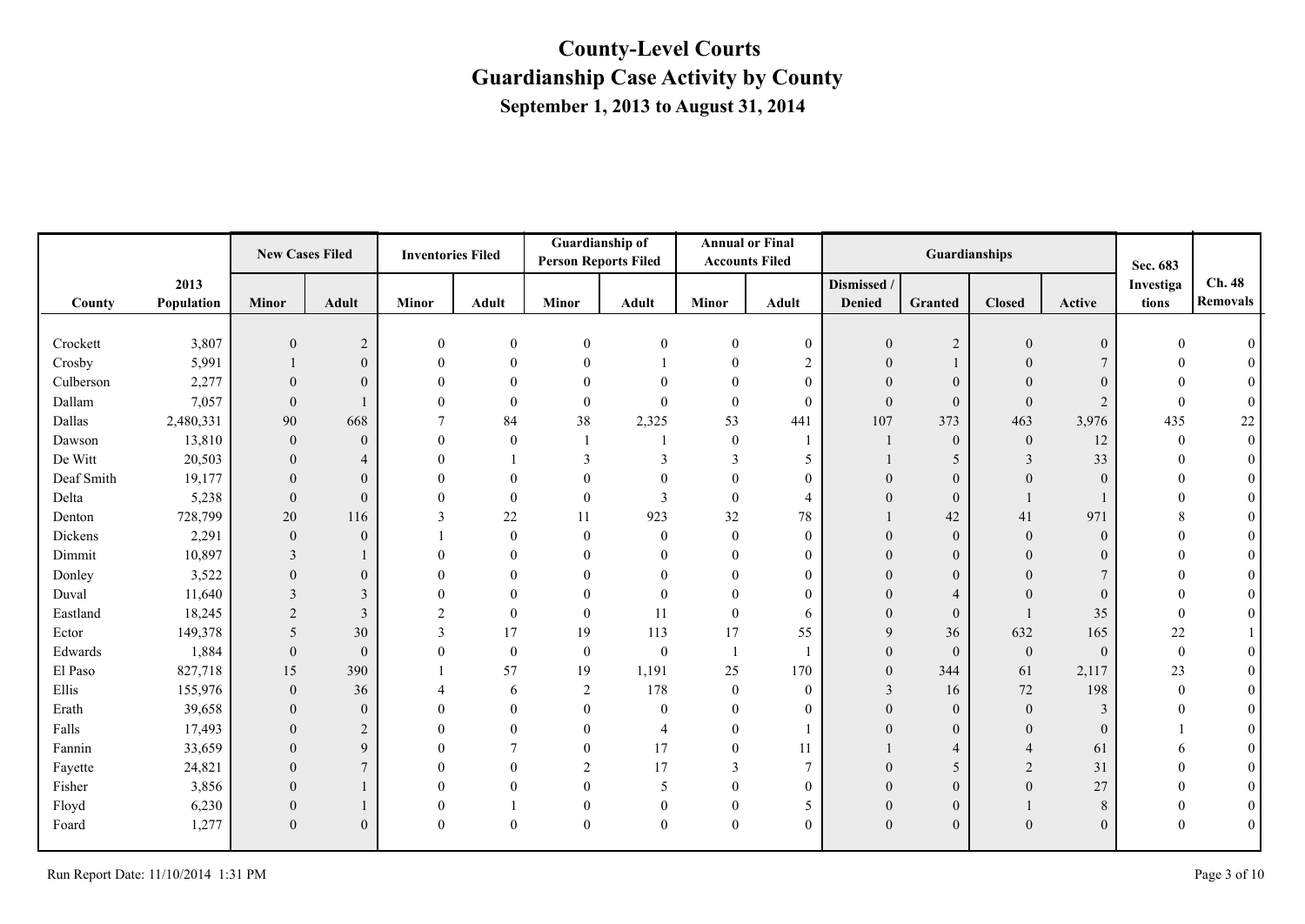|           |            | <b>New Cases Filed</b> |                  | <b>Inventories Filed</b> |              | Guardianship of<br><b>Person Reports Filed</b> |                | <b>Accounts Filed</b> | <b>Annual or Final</b> |                         | Guardianships    |                |                | Sec. 683  |                  |
|-----------|------------|------------------------|------------------|--------------------------|--------------|------------------------------------------------|----------------|-----------------------|------------------------|-------------------------|------------------|----------------|----------------|-----------|------------------|
|           | 2013       |                        |                  |                          |              |                                                |                |                       |                        | Dismissed /             |                  |                |                | Investiga | Ch. 48           |
| County    | Population | <b>Minor</b>           | <b>Adult</b>     | <b>Minor</b>             | <b>Adult</b> | Minor                                          | Adult          | <b>Minor</b>          | Adult                  | <b>Denied</b>           | Granted          | <b>Closed</b>  | Active         | tions     | <b>Removals</b>  |
|           |            |                        |                  | $\overline{7}$           |              |                                                | 601            |                       |                        |                         |                  |                |                |           |                  |
| Fort Bend | 652,365    | 16                     | 108              |                          | 35           | 34                                             |                | 6                     | 95                     | $\mathfrak{Z}$          | 102              | 10             | 361            |           | $\overline{2}$   |
| Franklin  | 10,660     | $\overline{0}$         | $\theta$         | $\Omega$                 | $\theta$     | $\overline{0}$                                 | $\mathbf{0}$   | $\theta$              | $\theta$               | $\theta$                |                  | $\overline{0}$ | 17             |           |                  |
| Freestone | 19,646     | $\theta$               | $\boldsymbol{0}$ |                          | $\theta$     | $\theta$                                       |                | $\theta$              | $\mathbf{0}$           |                         | $\theta$         | $\overline{0}$ | 224            |           |                  |
| Frio      | 18,065     |                        | 5                |                          | $\theta$     |                                                |                | $\theta$              | $\theta$               |                         |                  | $\overline{0}$ | $\mathbf{0}$   |           |                  |
| Gaines    | 18,921     | $\theta$               | $\overline{2}$   | $\Omega$                 | $\theta$     | 3                                              |                | $\boldsymbol{0}$      | $\theta$               | 0                       | $\mathbf{0}$     | $\overline{0}$ | 9              | $\Omega$  | $\theta$         |
| Galveston | 306,782    | $\mathbf{Q}$           | 88               | $\Omega$                 | 29           | 16                                             | 381            | 32                    | 127                    |                         | 90               | 50             | 608            | 19        | $\overline{0}$   |
| Garza     | 6,317      | $\mathbf{0}$           | $\overline{2}$   |                          |              | $\boldsymbol{0}$                               |                | $\boldsymbol{0}$      | $\mathbf{0}$           |                         | $\overline{2}$   | $\mathbf{0}$   | 8              | $\theta$  | $\boldsymbol{0}$ |
| Gillespie | 25,357     | $\theta$               | 13               | h                        | 8            |                                                |                |                       | 32                     | $\Omega$                | 6                | 2              | 40             |           | $\theta$         |
| Glasscock | 1,251      | $\theta$               | $\mathbf{0}$     |                          | $\Omega$     |                                                |                | $\Omega$              |                        |                         | $\mathbf{0}$     | $\Omega$       | $\overline{4}$ |           | $\overline{0}$   |
| Goliad    | 7,465      | $\Omega$               | 1                |                          | $\Omega$     |                                                |                | $\Omega$              | $\theta$               |                         | $\overline{0}$   | $\Omega$       | 6              |           | $\theta$         |
| Gonzales  | 20,312     |                        | 5                |                          | $\Omega$     |                                                | 3              | $\theta$              | 9                      |                         | $\overline{4}$   |                | 18             |           |                  |
| Gray      | 23,043     |                        | 5                | $\Omega$                 | 3            | 5                                              | 21             | $\overline{0}$        |                        |                         | 8                |                | 40             |           | $\theta$         |
| Grayson   | 122,353    | 3                      | 18               | $\overline{2}$           | 12           | 3                                              | 172            | 9                     | 35                     | $\overline{7}$          | 20               | 13             | 294            |           | 9                |
| Gregg     | 123,024    |                        | 27               |                          | 8            | 8                                              | 199            | 5                     | 45                     |                         | $\mathbf{0}$     | 21             | 196            |           | $\theta$         |
| Grimes    | 26,859     |                        | 3                |                          | $\Omega$     |                                                | $\mathbf{0}$   | $\overline{0}$        | $\mathbf{0}$           |                         |                  | $\mathbf{0}$   | $\mathbf{0}$   |           | $\theta$         |
| Guadalupe | 143,183    | 3                      | 21               |                          | $\mathbf{3}$ | 5                                              | 107            | $\overline{7}$        | 31                     | $\overline{\mathbf{3}}$ | 19               | $18\,$         | 242            | 2         | $\theta$         |
| Hale      | 35,764     | $\Omega$               | $\overline{3}$   |                          |              |                                                | $\overline{2}$ | $\overline{2}$        | $\overline{c}$         |                         | 5                | 2              | 52             |           | $\theta$         |
| Hall      | 3,239      |                        | $\mathbf{0}$     |                          | $\Omega$     |                                                | $\theta$       | $\Omega$              | $\theta$               | $\Omega$                | $\overline{0}$   | $\mathbf{0}$   | $\Omega$       |           | $\Omega$         |
| Hamilton  | 8,310      |                        | 1                |                          | $\theta$     |                                                | $\Omega$       | $\theta$              | $\theta$               |                         | $\boldsymbol{0}$ | $\Omega$       | 10             |           |                  |
| Hansford  | 5,555      | $\Omega$               | $\overline{c}$   |                          | $\theta$     |                                                | 6              | $\theta$              | $\overline{7}$         |                         |                  | $\overline{2}$ | 11             |           | $\theta$         |
| Hardeman  | 4,016      |                        | $\overline{0}$   |                          | $\Omega$     |                                                | $\theta$       | $\Omega$              | $\theta$               |                         | $\theta$         | $\theta$       | $\theta$       |           | $\theta$         |
| Hardin    | 55,417     |                        | $\overline{7}$   | $\Omega$                 |              | $\theta$                                       | 11             | $\theta$              | 3                      | $\theta$                | $\overline{2}$   | $\mathbf{0}$   | 52             |           | $\theta$         |
| Harris    | 4,336,853  | 78                     | 550              | 6                        | 149          | 55                                             | 4,157          | 349                   | 1,176                  | 15                      | 694              | 75             | 7,446          | 3,140     | 3                |
| Harrison  | 66,886     | 4                      | 6                | 3                        | 6            | $\tau$                                         | 25             | 5                     | 13                     | $\theta$                | 12               | 9              | 61             | $\Omega$  | $\mathbf{0}$     |
| Hartley   | 6,100      | $\mathbf{0}$           | $\boldsymbol{0}$ | $\Omega$                 | $\mathbf{0}$ | $\boldsymbol{0}$                               | $\overline{0}$ | $\boldsymbol{0}$      | $\mathbf{0}$           | $\overline{0}$          | $\mathbf{0}$     | $\mathbf{0}$   | $\overline{0}$ |           | $\boldsymbol{0}$ |
| Haskell   | 5,875      | $\mathbf{0}$           | 2                | $\Omega$                 | $\mathbf{0}$ | $\overline{0}$                                 | $\mathbf{0}$   | $\boldsymbol{0}$      |                        | $\theta$                | $\theta$         | $\mathbf{0}$   | $\mathbf{0}$   |           | $\mathbf{0}$     |
|           |            |                        |                  |                          |              |                                                |                |                       |                        |                         |                  |                |                |           |                  |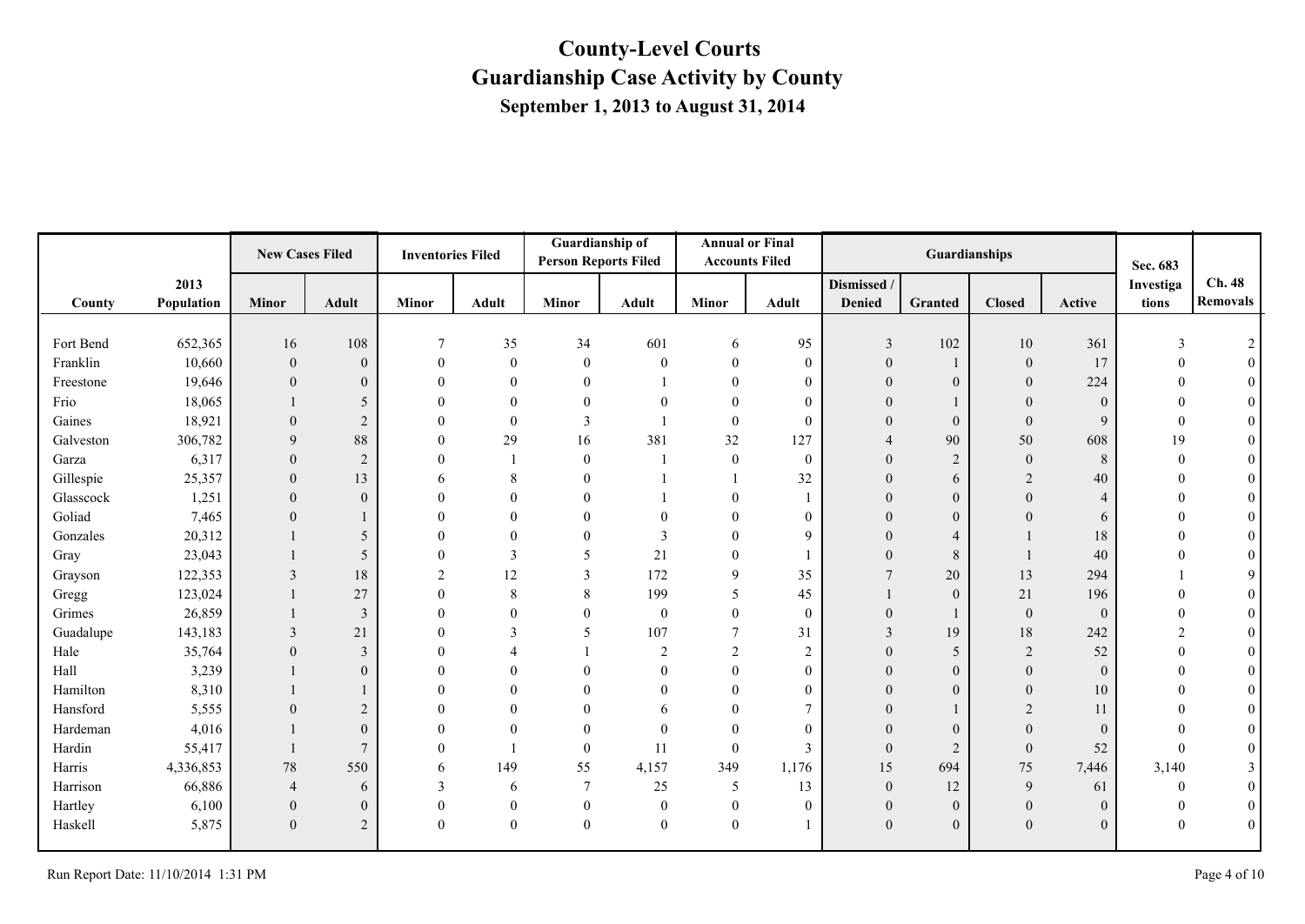|            |            | <b>New Cases Filed</b> |                  | <b>Inventories Filed</b> |                | Guardianship of<br><b>Person Reports Filed</b> |                | <b>Accounts Filed</b> | <b>Annual or Final</b> |              | Guardianships  |                |                | Sec. 683  |                 |
|------------|------------|------------------------|------------------|--------------------------|----------------|------------------------------------------------|----------------|-----------------------|------------------------|--------------|----------------|----------------|----------------|-----------|-----------------|
|            | 2013       |                        |                  |                          |                |                                                |                |                       |                        | Dismissed /  |                |                |                | Investiga | Ch. 48          |
| County     | Population | <b>Minor</b>           | <b>Adult</b>     | <b>Minor</b>             | <b>Adult</b>   | Minor                                          | <b>Adult</b>   | <b>Minor</b>          | <b>Adult</b>           | Denied       | Granted        | <b>Closed</b>  | Active         | tions     | <b>Removals</b> |
|            |            |                        |                  |                          |                |                                                |                |                       |                        |              |                |                |                |           |                 |
| Hays       | 176,026    | 6                      | 30               |                          | 7              | $10\,$                                         | 53             | 4                     | 51                     | $\theta$     | $18\,$         | 4              | 242            |           |                 |
| Hemphill   | 4,158      | 3                      | $\boldsymbol{0}$ |                          | $\theta$       | $\mathbf{0}$                                   | $\overline{0}$ | $\mathbf{0}$          | $\theta$               |              |                | $\theta$       | 15             |           |                 |
| Henderson  | 78,675     | 18                     | $\boldsymbol{0}$ |                          | $\theta$       | 18                                             | $\overline{0}$ | 10                    | $\theta$               |              | $\theta$       | $\overline{0}$ | $\Omega$       |           |                 |
| Hidalgo    | 815,996    | 27                     | 73               |                          | 9              | 26                                             | 364            | 9                     | 64                     |              | 48             | 15             | 1,093          |           |                 |
| Hill       | 34,823     | $\theta$               | $\mathbf{1}$     |                          |                | $\theta$                                       | 11             | $\theta$              | 12                     | $\Omega$     |                | $\overline{2}$ | 43             |           | $\Omega$        |
| Hockley    | 23,530     | $\Omega$               | $\tau$           |                          |                | $\overline{0}$                                 | $\overline{4}$ | $\overline{0}$        | $\theta$               |              | $\mathbf{0}$   |                | 23             |           |                 |
| Hood       | 52,905     | $\overline{3}$         | 17               |                          | 9              | 13                                             | 44             | $\overline{4}$        | 10                     |              | 11             | 6              | 114            |           | $\overline{0}$  |
| Hopkins    | 35,565     | $\overline{2}$         | $\overline{7}$   |                          | 3              | $\overline{\mathcal{A}}$                       | 6              | 5                     | $\overline{7}$         | $\Omega$     | 10             | $\mathbf{0}$   | 110            |           | $\theta$        |
| Houston    | 22,911     |                        | $8\,$            |                          | $\mathbf{3}$   |                                                | $\mathcal{E}$  | $\mathfrak{D}$        | 6                      |              | $\mathbf{0}$   | 5              | 89             |           | $\theta$        |
| Howard     | 36,147     |                        | 5                | $\mathfrak{D}$           | 8              | 4                                              | 31             | $\mathbf{0}$          | 17                     |              | 6              | $\theta$       | 91             |           | $\theta$        |
| Hudspeth   | 3,318      | $\theta$               | $\mathbf{0}$     | $\Omega$                 | $\theta$       | $\Omega$                                       | $\overline{0}$ | $\mathbf{0}$          | $\theta$               | $\Omega$     | $\overline{0}$ | $\Omega$       | $\overline{4}$ |           |                 |
| Hunt       | 87,048     | 3                      | 39               |                          | 9              | 11                                             | 91             | $\overline{2}$        | 23                     | 3            | 6              | $\mathfrak{D}$ | 15             |           | $\Omega$        |
| Hutchinson | 21,819     | $\overline{2}$         | $\overline{3}$   |                          |                | $\tau$                                         | 10             | 7                     | 17                     |              | $\overline{2}$ | 3              | 67             |           | $\theta$        |
| Irion      | 1,612      | $\theta$               | $\mathbf{0}$     |                          | $\theta$       | 0                                              | $\theta$       | $\overline{0}$        | $\theta$               |              | $\overline{0}$ | $\theta$       | $\overline{4}$ |           |                 |
| Jack       | 8,957      | $\Omega$               | $\overline{0}$   |                          | $\Omega$       | 0                                              | $\theta$       | $\Omega$              | $\theta$               | $\Omega$     | $\overline{0}$ | $\Omega$       | $\Omega$       |           | $\overline{0}$  |
| Jackson    | 14,591     | $\Omega$               | 5                |                          |                | 3                                              | 12             | $\overline{2}$        | $\tau$                 |              | $\overline{4}$ |                | 23             |           | $\theta$        |
| Jasper     | 35,649     | 3                      | $\tau$           |                          | $\theta$       | 0                                              | 14             |                       | 46                     |              | $\overline{0}$ |                | 22             |           | $\theta$        |
| Jeff Davis | 2,253      | $\overline{0}$         | $\mathbf{0}$     | $\Omega$                 | $\overline{0}$ | $\overline{0}$                                 | $\mathbf{0}$   | $\mathbf{0}$          | $\mathbf{0}$           | $\theta$     | $\overline{0}$ | $\overline{0}$ | $\overline{2}$ | $\Omega$  | $\theta$        |
| Jefferson  | 252,358    |                        | 32               |                          | 15             | 18                                             | 281            | 11                    | 71                     | 3            | 35             | 14             | 1,009          | 48        | $\theta$        |
| Jim Hogg   | 5,245      | $\theta$               | $\theta$         |                          | $\theta$       | $\theta$                                       | $\overline{0}$ | $\mathbf{0}$          | 3                      |              |                | $\overline{0}$ | 5              | $\Omega$  | $\theta$        |
| Jim Wells  | 41,680     | $\overline{2}$         | $\,8\,$          |                          | 2              | 3                                              | 8              |                       | 10                     |              | $\mathbf{0}$   |                | 49             |           | $\theta$        |
| Johnson    | 154,707    | 7                      | 49               |                          | 5              | 25                                             | 109            | $\theta$              | 8                      |              | 34             | 6              | 309            |           |                 |
| Jones      | 19,859     |                        | $\overline{4}$   |                          | 2              | $\overline{0}$                                 | 11             | $\theta$              | 5                      |              | 5              |                | 33             |           |                 |
| Karnes     | 15,081     | 3                      | $\mathbf{0}$     |                          | $\theta$       | $\theta$                                       | $\overline{0}$ | $\theta$              |                        | $\theta$     |                |                | 5              |           | $\theta$        |
| Kaufman    | 108,568    | $\overline{7}$         | 14               |                          | 3              | 2                                              | 53             |                       | 10                     | 2            | 12             | 6              | 124            | $\theta$  | $\theta$        |
| Kendall    | 37,766     |                        | 10               | $\theta$                 | 5              | $\mathbf{0}$                                   | $\overline{0}$ |                       | 9                      | $\mathbf{0}$ | $\overline{0}$ | $\mathbf{0}$   | $\theta$       |           | $\mathbf{0}$    |
|            |            |                        |                  |                          |                |                                                |                |                       |                        |              |                |                |                |           |                 |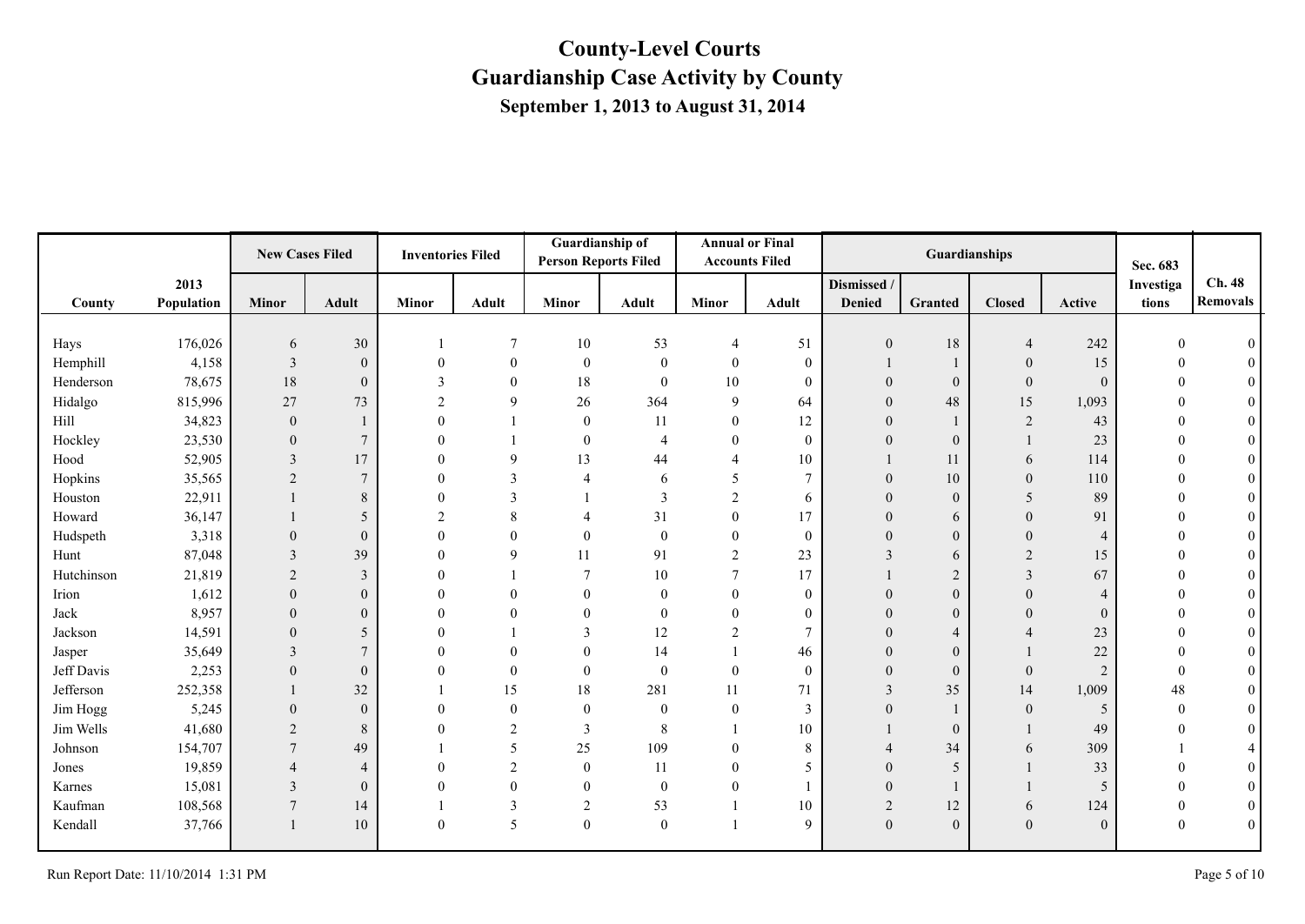|           |            | <b>New Cases Filed</b> |                  | <b>Inventories Filed</b> |                  | <b>Person Reports Filed</b> | Guardianship of  |                | <b>Annual or Final</b><br><b>Accounts Filed</b> |                | Guardianships    |                  |                | Sec. 683  |                  |
|-----------|------------|------------------------|------------------|--------------------------|------------------|-----------------------------|------------------|----------------|-------------------------------------------------|----------------|------------------|------------------|----------------|-----------|------------------|
|           | 2013       |                        |                  |                          |                  |                             |                  |                |                                                 | Dismissed /    |                  |                  |                | Investiga | Ch. 48           |
| County    | Population | <b>Minor</b>           | <b>Adult</b>     | Minor                    | <b>Adult</b>     | <b>Minor</b>                | Adult            | <b>Minor</b>   | <b>Adult</b>                                    | <b>Denied</b>  | Granted          | <b>Closed</b>    | Active         | tions     | <b>Removals</b>  |
|           |            |                        |                  |                          |                  |                             |                  |                |                                                 |                |                  |                  |                |           |                  |
| Kenedy    | 412        | $\mathbf{0}$           | $\mathbf{0}$     | $\mathbf{0}$             | $\boldsymbol{0}$ | $\boldsymbol{0}$            | $\overline{0}$   | $\mathbf{0}$   | $\overline{0}$                                  | 0              | $\mathbf{0}$     | $\boldsymbol{0}$ | $\mathbf{0}$   |           |                  |
| Kent      | 807        | $\theta$               | $\mathbf{0}$     | $\Omega$                 | $\theta$         | $\theta$                    | $\theta$         | $\Omega$       | $\theta$                                        | $\overline{0}$ | $\mathbf{0}$     | $\theta$         | $\theta$       |           |                  |
| Kerr      | 49,953     | 2                      | 21               | $\Omega$                 | 9                |                             | 66               | $\Omega$       | 42                                              | $\overline{0}$ | 10               | 11               | 46             |           |                  |
| Kimble    | 4,481      | $\theta$               | 1                | $\Omega$                 | $\theta$         | $\mathbf{0}$                |                  | $\Omega$       |                                                 |                | $\boldsymbol{0}$ | $\mathbf{0}$     | $\overline{A}$ |           |                  |
| King      | 285        | $\Omega$               | $\mathbf{0}$     | $\theta$                 | $\theta$         | $\Omega$                    | $\theta$         | $\Omega$       | $\mathbf{0}$                                    | $\Omega$       | $\boldsymbol{0}$ | $\Omega$         | $\Omega$       |           | $\theta$         |
| Kinney    | 3,586      | $\Omega$               | $\boldsymbol{0}$ | $\Omega$                 | $\overline{0}$   | $\mathbf{0}$                | $\theta$         | $\Omega$       | $\mathbf{0}$                                    |                | $\theta$         | $\overline{0}$   | $\mathbf{0}$   |           | $\theta$         |
| Kleberg   | 32,101     | $\theta$               | $\overline{2}$   | $\Omega$                 |                  |                             | h                | $\overline{2}$ | 5                                               |                |                  |                  | 120            |           | $\theta$         |
| Knox      | 3,767      | $\Omega$               | 2                |                          | $\Omega$         | $\Omega$                    |                  | $\Omega$       | $\theta$                                        |                | $\boldsymbol{0}$ | $\Omega$         | 2              |           | $\theta$         |
| La Salle  | 7,369      | 2                      | $\mathbf{0}$     | $\Omega$                 | $\Omega$         | $\Omega$                    | $\overline{0}$   | $\Omega$       | $\mathbf{0}$                                    |                | $\sqrt{2}$       |                  | $\Omega$       |           | $\overline{0}$   |
| Lamar     | 49,426     | $\overline{4}$         | 25               | $\Omega$                 | $\theta$         |                             | 38               | 3              | $22\,$                                          |                | 9                |                  | 25             |           | $\mathbf{0}$     |
| Lamb      | 13,775     |                        | $\overline{4}$   | $\Omega$                 | $\theta$         | $\Omega$                    | 3                | $\theta$       | 4                                               | $\theta$       | $\boldsymbol{0}$ | $\overline{2}$   | 25             |           |                  |
| Lampasas  | 20,222     | $\theta$               | $\boldsymbol{0}$ |                          | $\Omega$         |                             | Δ                | 2              | $\tau$                                          | $\theta$       | $\boldsymbol{0}$ | $\Omega$         | $\theta$       |           | $\theta$         |
| Lavaca    | 19,581     |                        | $\overline{4}$   |                          | $\Omega$         | $\Omega$                    | $\Omega$         | $\Omega$       | $\mathbf{0}$                                    | $\Omega$       | $\boldsymbol{0}$ |                  | 27             |           | $\theta$         |
| Lee       | 16,628     |                        | 1                |                          | $\overline{2}$   |                             |                  | $\Omega$       | $\overline{0}$                                  |                | $\boldsymbol{0}$ | $\theta$         | 21             |           | $\theta$         |
| Leon      | 16,742     |                        | 5                |                          | $\overline{c}$   | $\Omega$                    | $\mathbf Q$      |                | 9                                               | $\Omega$       | $\overline{c}$   | 5                | 8              |           | $\theta$         |
| Liberty   | 76,907     |                        | 9                | $\Omega$                 | 2                | $\Omega$                    | $\Omega$         |                | $\theta$                                        |                | $\boldsymbol{0}$ | $\Omega$         | 54             |           |                  |
| Limestone | 23,326     | $\theta$               | 6                | $\Omega$                 | $\overline{2}$   | $\theta$                    | 67               | $\Omega$       | 10                                              |                | $\,8\,$          | $\Omega$         | 77             |           | $\theta$         |
| Lipscomb  | 3,485      | $\Omega$               | $\boldsymbol{0}$ | $\Omega$                 | $\theta$         | $\Omega$                    | $\mathbf{0}$     | $\Omega$       | $\mathbf{0}$                                    | $\theta$       | $\mathbf{0}$     | $\theta$         | 5              |           | $\theta$         |
| Live Oak  | 11,867     |                        | $\overline{3}$   |                          | $\mathcal{E}$    | $\theta$                    | 5                | $\Omega$       | $\tau$                                          |                | $\mathfrak{Z}$   | $\overline{2}$   | $\theta$       |           |                  |
| Llano     | 19,444     | $\Omega$               | 1                | $\Omega$                 | $\theta$         | $\theta$                    | $\overline{0}$   |                | 11                                              |                | $\boldsymbol{0}$ | $\boldsymbol{0}$ | 16             |           | $\overline{0}$   |
| Loving    | 95         | $\theta$               | $\mathbf{0}$     |                          | $\theta$         | $\theta$                    | $\mathbf{0}$     | $\theta$       | $\mathbf{0}$                                    | $\theta$       | $\mathbf{0}$     | $\overline{0}$   | $\theta$       | $\Omega$  | $\boldsymbol{0}$ |
| Lubbock   | 289,324    | $\overline{7}$         | 90               | $\mathfrak{D}$           | 23               | $\overline{7}$              | 391              | 11             | 85                                              | 6              | 76               | 40               | 1,424          | 88        | 10               |
| Lynn      | 5,723      | $\theta$               | $\mathbf{1}$     | $\theta$                 | $\mathbf{0}$     | $\mathbf{0}$                | $\boldsymbol{0}$ |                | $\mathbf{0}$                                    |                | $\overline{c}$   | $\mathbf{0}$     | $\mathbf{0}$   | $\theta$  | $\mathbf{0}$     |
| Madison   | 13,781     | $\theta$               | $\overline{4}$   | $\theta$                 | 2                | 3                           | $\overline{2}$   |                |                                                 | $\overline{0}$ | $\mathbf{0}$     | $\mathbf{0}$     | 20             | $\Omega$  | $\mathbf{0}$     |
| Marion    | 10,235     | $\theta$               | 1                | $\overline{0}$           | $\mathbf{0}$     | $\boldsymbol{0}$            | $\overline{2}$   | $\theta$       | $\sqrt{2}$                                      | $\mathbf{0}$   | $\boldsymbol{0}$ | $\boldsymbol{0}$ | 9              | $\theta$  | $\boldsymbol{0}$ |
| Martin    | 5,312      | $\mathbf{0}$           | $\overline{0}$   | $\mathbf{0}$             | $\mathbf{0}$     | $\mathbf{0}$                |                  | $\theta$       | $\mathbf{0}$                                    | $\overline{0}$ | $\boldsymbol{0}$ | $\boldsymbol{0}$ | $\mathbf{0}$   |           | $\mathbf{0}$     |
|           |            |                        |                  |                          |                  |                             |                  |                |                                                 |                |                  |                  |                |           |                  |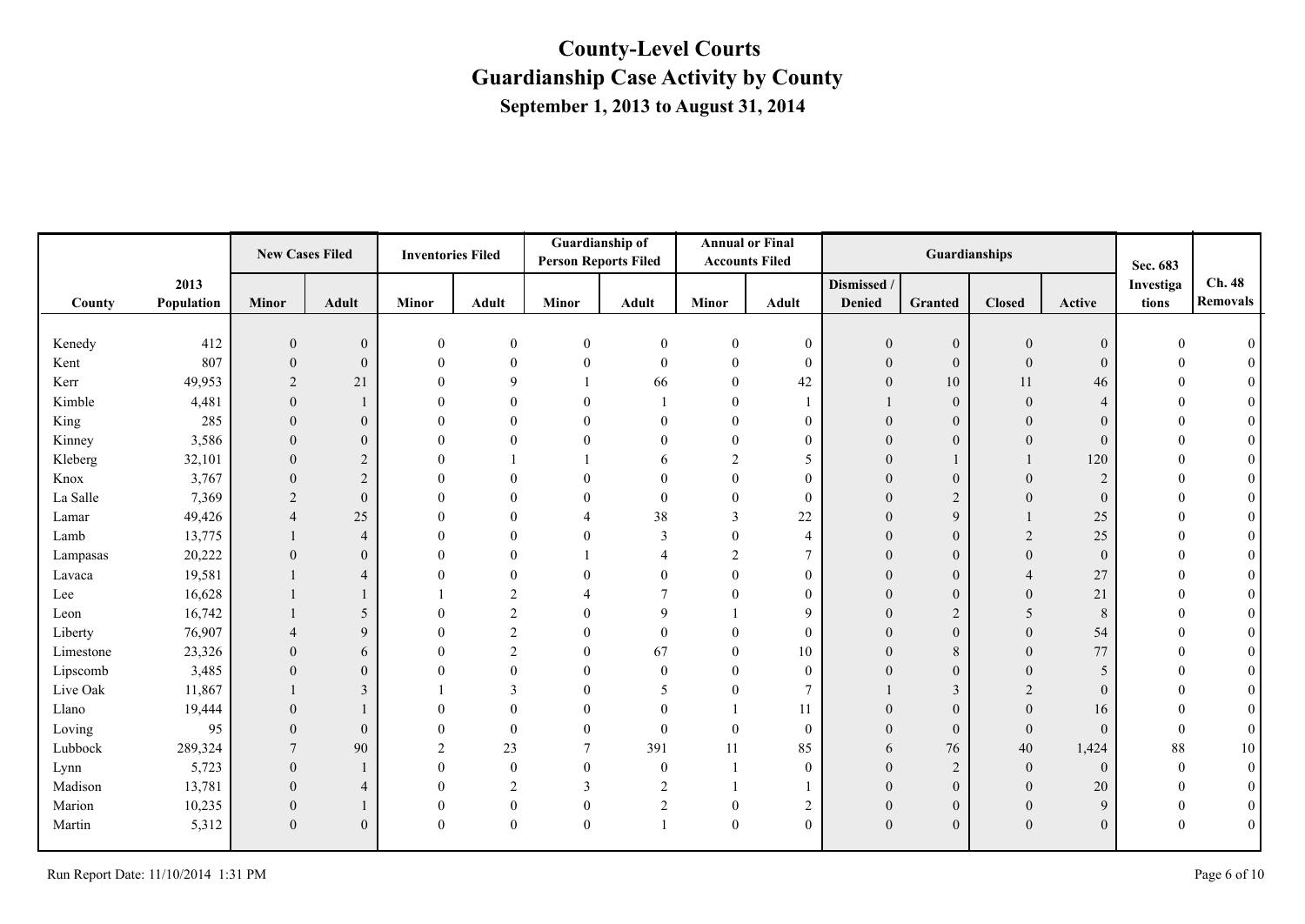|             |            | <b>New Cases Filed</b> |                 | <b>Inventories Filed</b> |                 | Guardianship of<br><b>Person Reports Filed</b> |                         | <b>Accounts Filed</b> | <b>Annual or Final</b> |                  | Guardianships    |                |              | Sec. 683     |                  |
|-------------|------------|------------------------|-----------------|--------------------------|-----------------|------------------------------------------------|-------------------------|-----------------------|------------------------|------------------|------------------|----------------|--------------|--------------|------------------|
|             | 2013       |                        |                 |                          |                 |                                                |                         |                       |                        | Dismissed /      |                  |                |              | Investiga    | Ch. 48           |
| County      | Population | <b>Minor</b>           | <b>Adult</b>    | <b>Minor</b>             | <b>Adult</b>    | <b>Minor</b>                                   | <b>Adult</b>            | <b>Minor</b>          | Adult                  | Denied           | <b>Granted</b>   | <b>Closed</b>  | Active       | tions        | <b>Removals</b>  |
|             |            |                        |                 |                          |                 |                                                |                         |                       |                        |                  |                  |                |              |              |                  |
| Mason       | 4,128      | $\overline{0}$         | $\mathbf{0}$    | $\boldsymbol{0}$         | $\overline{0}$  | $\mathbf{0}$                                   | $\mathbf{0}$            | $\mathbf{0}$          | $\mathbf{0}$           | $\overline{0}$   | $\mathbf{0}$     |                |              |              |                  |
| Matagorda   | 36,592     | $\Omega$               | 10              | $\theta$                 | 3               | $\Omega$                                       | $\overline{2}$          |                       | 43                     | $\theta$         | 3                |                | 3            |              | $\theta$         |
| Maverick    | 55,932     | 3                      | 5               | $\mathcal{D}$            |                 |                                                | $\Omega$                | $\overline{0}$        | $\mathbf{0}$           | $\theta$         | $\overline{4}$   | $\theta$       | 66           |              | $\theta$         |
| McCulloch   | 8,330      | $\overline{0}$         | 2               | $\Omega$                 | $\overline{0}$  | 0                                              | $\overline{0}$          | $\mathbf{0}$          | $\mathbf{0}$           | $\overline{0}$   | $\theta$         | $\theta$       | 3            |              | $\overline{0}$   |
| McLennan    | 241,481    | 3                      | 46              |                          | 13              | 9                                              | 203                     | 12                    | 73                     | $\overline{2}$   | 34               | 6              | 546          | $\Omega$     | $\mathbf{0}$     |
| McMullen    | 764        | $\overline{0}$         | $\mathbf{0}$    | $\Omega$                 | $\overline{0}$  | 0                                              | $\theta$                | $\overline{0}$        | $\mathbf{0}$           | $\overline{0}$   | $\overline{0}$   | $\theta$       | $\mathbf{0}$ | $\Omega$     | $\mathbf{0}$     |
| Medina      | 47,399     |                        | $7\phantom{.0}$ | $\theta$                 | 3               | 6                                              | 51                      | $\mathbf{0}$          | 26                     | $\overline{0}$   | $\mathbf{0}$     |                | $\mathbf{0}$ | $\Omega$     | $\mathbf{0}$     |
| Menard      | 2,148      | $\overline{0}$         | $\mathbf{0}$    | $\Omega$                 | $\theta$        | 0                                              | $\mathbf{0}$            | $\mathbf{0}$          | $\mathbf{0}$           | $\theta$         | $\mathbf{0}$     | $\overline{0}$ | $\Omega$     |              | $\mathbf{0}$     |
| Midland     | 151,468    | 15                     | 31              |                          | 10              | $\overline{2}$                                 | 56                      | $\overline{2}$        | 25                     | $\overline{2}$   | 35               | 7              | 292          | $\Omega$     | $\boldsymbol{0}$ |
| Milam       | 24,167     |                        | $\,8\,$         | $\Omega$                 |                 | $\theta$                                       | $\theta$                | $\mathbf{0}$          | $\mathbf{0}$           | $\theta$         | $\boldsymbol{0}$ | 2              | 33           | $\Omega$     | $\boldsymbol{0}$ |
| Mills       | 4,907      |                        | $\mathbf{0}$    | $\Omega$                 | 0               |                                                |                         | $\overline{0}$        | $\theta$               | $\theta$         | $\overline{0}$   | $\overline{0}$ | 5            | $\Omega$     | $\overline{0}$   |
| Mitchell    | 9,402      | $\overline{0}$         |                 | $\Omega$                 | 0               | $\Omega$                                       | $\Omega$                | $\overline{0}$        | 4                      | $\overline{0}$   |                  | $\overline{0}$ | 12           | $\Omega$     | $\overline{0}$   |
| Montague    | 19,503     | $\mathbf{0}$           | 3               | $\theta$                 | $\theta$        | $\Omega$                                       | $\overline{\mathbf{3}}$ | $\overline{0}$        | $\mathbf{0}$           | $\theta$         | $\boldsymbol{0}$ | $\mathbf{0}$   |              |              | $\theta$         |
| Montgomery  | 499,137    | 11                     | 61              | 3                        | 21              | 14                                             | 341                     | 18                    | 86                     | $\overline{2}$   | 58               | 78             | 510          |              | $\overline{0}$   |
| Moore       | 22,141     | 3                      | 8               | $\theta$                 | $\overline{2}$  |                                                |                         | $\overline{0}$        | $\mathbf{0}$           | $\theta$         | $\boldsymbol{0}$ | $\mathbf{0}$   | 28           |              | $\overline{0}$   |
| Morris      | 12,834     | $\Omega$               | $\overline{4}$  | $\theta$                 |                 | $\overline{\mathcal{A}}$                       | 13                      | $\overline{2}$        | $\overline{2}$         | $\Omega$         | $\overline{4}$   | $\overline{2}$ | 22           | $\Omega$     | $\boldsymbol{0}$ |
| Motley      | 1,196      | $\overline{0}$         | $\mathbf{0}$    | $\theta$                 |                 | $\theta$                                       | $\boldsymbol{0}$        | $\overline{0}$        | $\theta$               | $\theta$         | $\boldsymbol{0}$ | $\mathbf{0}$   | $\Omega$     |              | $\overline{0}$   |
| Nacogdoches | 65,330     | 3                      | 5               | $\Omega$                 | 0               | $\Omega$                                       | $\mathbf{0}$            | $\theta$              | $\theta$               | $\theta$         | $\mathbf{0}$     | $\overline{0}$ | 79           | $\Omega$     | $\overline{0}$   |
| Navarro     | 48,038     |                        | 17              | $\theta$                 | $\overline{c}$  | 24                                             | 18                      | 12                    | $\overline{2}$         | $\theta$         | $\mathbf{0}$     | $\Omega$       | 77           | $\theta$     | $\overline{0}$   |
| Newton      | 14,140     | $\overline{0}$         | $\overline{3}$  | $\theta$                 | $\Omega$        | $\mathbf{0}$                                   | $\boldsymbol{0}$        | $\overline{0}$        | $\theta$               |                  |                  | $\mathbf{0}$   | 23           |              | $\overline{0}$   |
| Nolan       | 15,037     | $\Omega$               | 9               | $\Omega$                 | $\theta$        | $\theta$                                       | $\theta$                | $\overline{0}$        |                        | $\theta$         | $\overline{0}$   |                | 12           | 2            | $\mathbf{0}$     |
| Nueces      | 352,107    | 9                      | 89              |                          | 48              | 30                                             | 457                     | 23                    | 189                    | 40               | 10               | 35             | 717          | $\theta$     | $\mathbf{0}$     |
| Ochiltree   | 10,806     |                        | 3               | $\theta$                 | $\overline{2}$  | $\overline{0}$                                 | $\boldsymbol{0}$        | $\mathbf{0}$          | $\mathbf{0}$           |                  | 3                | $\overline{0}$ | 21           | $\theta$     | $\boldsymbol{0}$ |
| Oldham      | 2,102      | $\overline{0}$         | $\mathbf{0}$    | $\Omega$                 | $\theta$        | $\theta$                                       | $\overline{0}$          | $\overline{0}$        | $\mathbf{0}$           | $\overline{0}$   | $\overline{0}$   | $\overline{0}$ | 2            | $\theta$     | $\mathbf{0}$     |
| Orange      | 82,957     | 9                      | 13              |                          | $7\phantom{.0}$ | $\overline{4}$                                 | 60                      | 6                     | 12                     | $\boldsymbol{0}$ | $\overline{7}$   | 2              | 829          | $\mathbf{0}$ | $\boldsymbol{0}$ |
| Palo Pinto  | 27,889     |                        | $\overline{2}$  | $\theta$                 | $\overline{0}$  | $\boldsymbol{0}$                               | $\boldsymbol{0}$        | $\boldsymbol{0}$      | $\mathbf{0}$           | $\theta$         |                  |                | 54           | $\theta$     | $\boldsymbol{0}$ |
|             |            |                        |                 |                          |                 |                                                |                         |                       |                        |                  |                  |                |              |              |                  |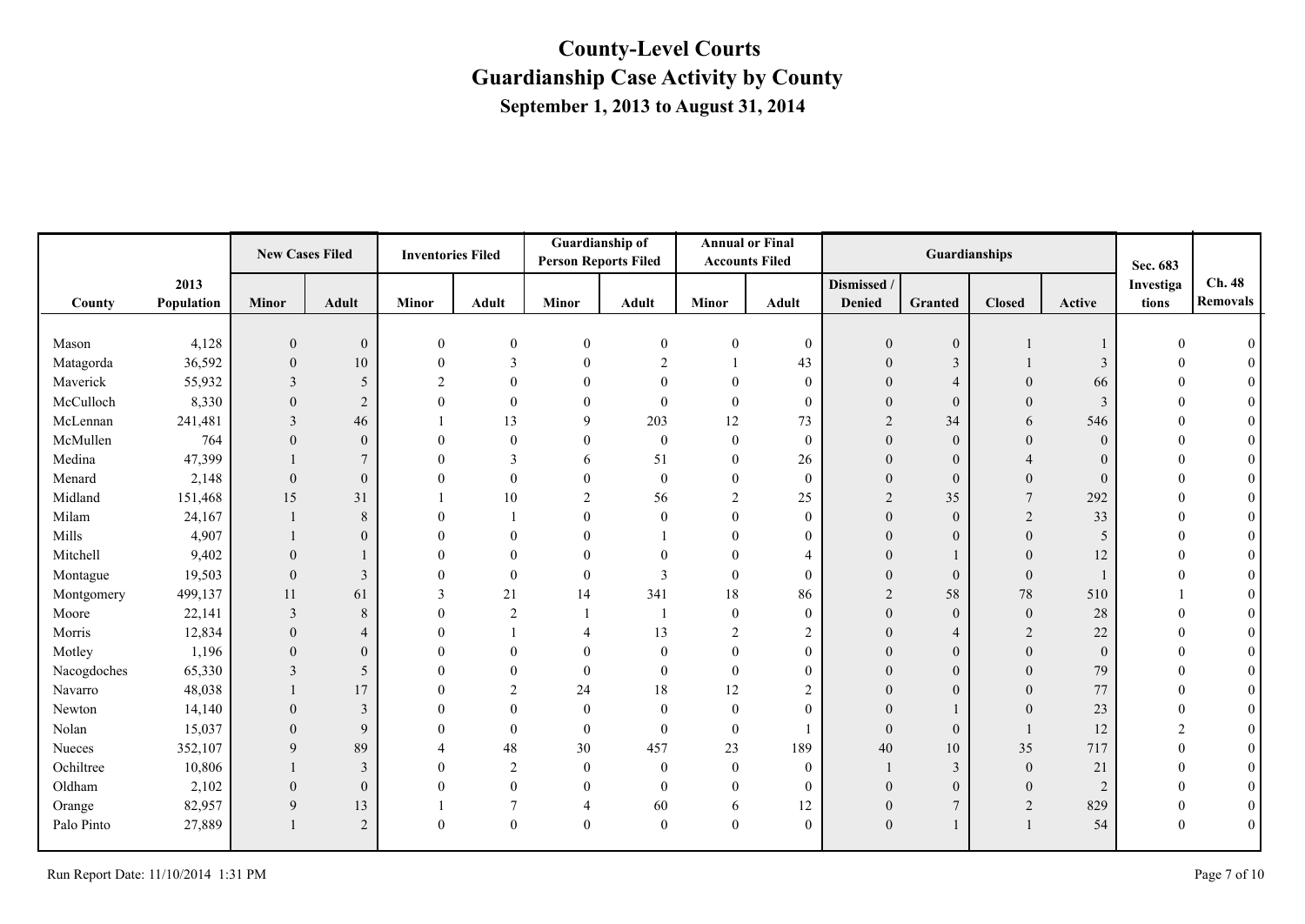|               |            | <b>New Cases Filed</b> |                | <b>Inventories Filed</b> |                  | <b>Person Reports Filed</b> | <b>Guardianship of</b> |                  | <b>Annual or Final</b><br><b>Accounts Filed</b> |                | Guardianships    |                |                | Sec. 683  |                 |
|---------------|------------|------------------------|----------------|--------------------------|------------------|-----------------------------|------------------------|------------------|-------------------------------------------------|----------------|------------------|----------------|----------------|-----------|-----------------|
|               | 2013       |                        |                |                          |                  |                             |                        |                  |                                                 | Dismissed /    |                  |                |                | Investiga | Ch. 48          |
| County        | Population | <b>Minor</b>           | <b>Adult</b>   | <b>Minor</b>             | Adult            | Minor                       | Adult                  | <b>Minor</b>     | Adult                                           | <b>Denied</b>  | Granted          | <b>Closed</b>  | Active         | tions     | <b>Removals</b> |
|               |            |                        |                |                          |                  |                             |                        |                  |                                                 |                |                  |                |                |           |                 |
| Panola        | 23,870     | $\overline{3}$         | 6              | $\theta$                 | $\boldsymbol{0}$ | $\boldsymbol{0}$            | $\mathbf{0}$           | 8                | $\overline{c}$                                  |                | $\mathbf{0}$     | $\mathbf{0}$   | $\overline{c}$ |           |                 |
| Parker        | 121,418    | 151                    | 14             |                          | $\theta$         |                             |                        | 3                | 12                                              | $\theta$       | $\mathbf{0}$     |                | $\theta$       |           |                 |
| Parmer        | 9,965      | $\mathbf{0}$           | $\theta$       |                          | $\Omega$         |                             |                        | $\theta$         | $\theta$                                        |                | $\overline{0}$   |                | $\theta$       |           |                 |
| Pecos         | 15,697     | $\mathbf{0}$           | $\mathbf{0}$   |                          |                  |                             |                        | $\theta$         | $\theta$                                        |                |                  | $\theta$       | $\overline{4}$ |           |                 |
| Polk          | 45,790     |                        | 15             |                          |                  | 2                           |                        | $\overline{2}$   | 6                                               | $\Omega$       | 16               | $\overline{7}$ | 120            |           | $\theta$        |
| Potter        | 121,661    | $\theta$               | 29             |                          | $\Omega$         |                             |                        | $\overline{0}$   | $\theta$                                        |                | 24               | $\overline{0}$ | 361            |           | $\theta$        |
| Presidio      | 7,201      | $\mathbf{0}$           | $\mathbf{0}$   |                          | $\Omega$         |                             |                        | $\theta$         | $\theta$                                        |                | $\boldsymbol{0}$ | $\overline{0}$ | $\mathbf{0}$   |           | $\theta$        |
| Rains         | 11,065     | $\theta$               | $\mathbf{0}$   |                          |                  | 0                           |                        | $\theta$         | $\theta$                                        | 0              | $\mathbf{0}$     | $\overline{0}$ | 9              |           | $\theta$        |
| Randall       | 126,474    | 3                      | 30             |                          | 8                | 5                           | 120                    | 2                | 50                                              |                | 29               | 12             | 225            |           | $\overline{0}$  |
| Reagan        | 3,601      | $\theta$               | 1              |                          |                  |                             | $\mathbf{0}$           | $\theta$         |                                                 |                | $\overline{2}$   | $\mathbf{0}$   | $\mathbf{0}$   |           | $\theta$        |
| Real          | 3,350      | $\Omega$               | 1              |                          | $\Omega$         |                             | $\theta$               | $\theta$         | $\theta$                                        |                | $\mathbf{0}$     | $\theta$       | $\Omega$       |           |                 |
| Red River     | 12,470     |                        | 5              |                          | 2                |                             | $\Omega$               | $\overline{0}$   | $\theta$                                        | $\overline{0}$ | $\mathbf{0}$     | $\overline{0}$ | 22             |           | $\theta$        |
| Reeves        | 13,965     | $\Omega$               | $\overline{4}$ |                          | $\theta$         |                             |                        | $\theta$         | $\Omega$                                        |                | $\boldsymbol{0}$ | $\Omega$       | $\Omega$       |           | $\theta$        |
| Refugio       | 7,305      | $\Omega$               | $\overline{2}$ |                          | $\Omega$         |                             |                        | $\theta$         | 6                                               |                | $\boldsymbol{0}$ |                | $\Omega$       |           | $\theta$        |
| Roberts       | 831        | $\Omega$               | $\theta$       |                          | $\Omega$         |                             |                        |                  | $\Omega$                                        |                | $\mathbf{0}$     | $\Omega$       | $\Omega$       |           | $\theta$        |
| Robertson     | 16,486     |                        | $\mathbf{1}$   |                          |                  |                             |                        | 2                | $\overline{7}$                                  |                | $\sqrt{2}$       | $\mathbf{0}$   | 20             |           |                 |
| Rockwall      | 85,245     | 6                      | 17             |                          | $\Omega$         | $\overline{c}$              |                        | 10               | 88                                              |                | 9                | 14             | 94             |           |                 |
| Runnels       | 10,309     | $\Omega$               | $\overline{4}$ | $\Omega$                 | $\Omega$         | 0                           | $\theta$               | $\mathbf{0}$     | $\theta$                                        | $\Omega$       | $\mathbf{0}$     |                |                |           | $\Omega$        |
| Rusk          | 53,622     | $\mathbf{Q}$           | 6              | $\Omega$                 | $\mathbf{3}$     | 3                           | 16                     | $\overline{2}$   | 9                                               |                | 5                |                | 94             |           |                 |
| Sabine        | 10,361     | $\Omega$               | $\overline{2}$ |                          | $\theta$         |                             |                        | $\theta$         | $\theta$                                        |                | $\overline{2}$   |                | 41             |           | $\theta$        |
| San Augustine | 8,769      | 2                      | 2              |                          |                  |                             | $\theta$               |                  | $\overline{\mathcal{A}}$                        | 0              | 3                | $\theta$       | 70             |           | $\theta$        |
| San Jacinto   | 26,856     | 8                      | $\overline{4}$ |                          | 5                |                             | 24                     | $\overline{4}$   | 14                                              |                | $\overline{0}$   |                | 30             |           |                 |
| San Patricio  | 66,137     | $\theta$               | $\tau$         |                          |                  |                             | $\mathbf{0}$           | $\theta$         | 20                                              |                | 5                | 9              | 24             |           | $\overline{0}$  |
| San Saba      | 6,012      | $\Omega$               | $\overline{0}$ |                          | $\Omega$         |                             | $\theta$               | $\theta$         | $\theta$                                        | $\Omega$       | $\mathbf{0}$     | $\Omega$       | 8              |           | $\theta$        |
| Schleicher    | 3,206      | $\mathbf{0}$           | 1              |                          | $\theta$         | 0                           | $\mathbf{0}$           | $\boldsymbol{0}$ | $\overline{2}$                                  | $\overline{0}$ | $\mathbf{0}$     | $\theta$       | $\overline{0}$ |           | $\theta$        |
| Scurry        | 17,302     | $\mathbf{0}$           | $\overline{4}$ | $\Omega$                 | 2                | $\boldsymbol{0}$            | $\mathbf{0}$           |                  | $\overline{2}$                                  | $\theta$       |                  | $\mathbf{0}$   | 17             |           | $\mathbf{0}$    |
|               |            |                        |                |                          |                  |                             |                        |                  |                                                 |                |                  |                |                |           |                 |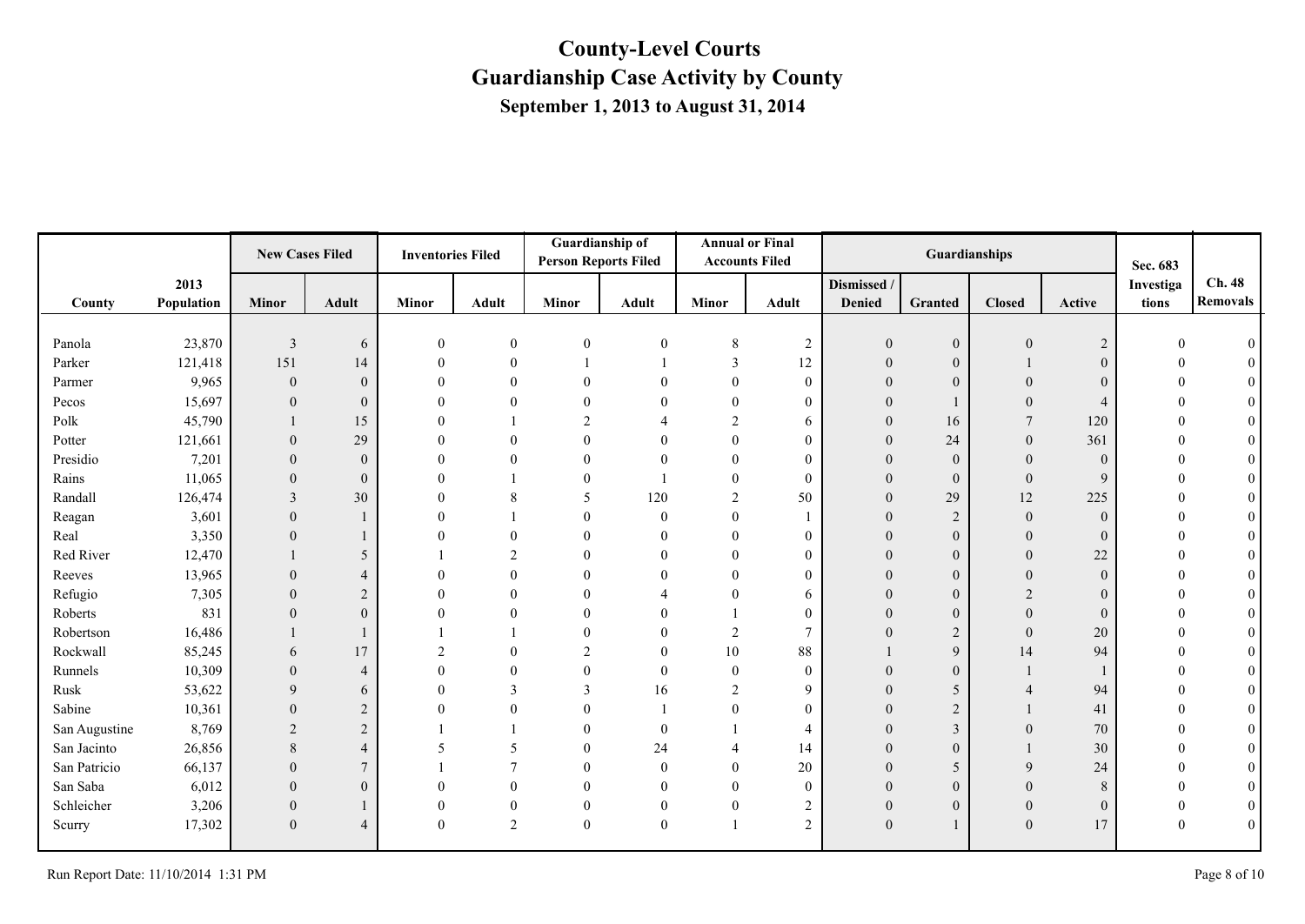|              |            | <b>New Cases Filed</b> |                | <b>Inventories Filed</b> |                  | Guardianship of<br><b>Person Reports Filed</b> |                         | <b>Accounts Filed</b> | <b>Annual or Final</b> |                          | Guardianships    |                  |                | Sec. 683         |                  |
|--------------|------------|------------------------|----------------|--------------------------|------------------|------------------------------------------------|-------------------------|-----------------------|------------------------|--------------------------|------------------|------------------|----------------|------------------|------------------|
|              | 2013       |                        |                |                          |                  |                                                |                         |                       |                        | Dismissed /              |                  |                  |                | Investiga        | Ch. 48           |
| County       | Population | <b>Minor</b>           | <b>Adult</b>   | <b>Minor</b>             | Adult            | <b>Minor</b>                                   | <b>Adult</b>            | <b>Minor</b>          | <b>Adult</b>           | <b>Denied</b>            | Granted          | <b>Closed</b>    | Active         | tions            | <b>Removals</b>  |
|              |            |                        |                |                          |                  |                                                |                         |                       |                        |                          |                  |                  |                |                  |                  |
| Shackelford  | 3,375      | $\boldsymbol{0}$       | $\sqrt{2}$     | $\boldsymbol{0}$         | $\boldsymbol{0}$ | $\boldsymbol{0}$                               | $\bf{0}$                | $\boldsymbol{0}$      |                        | $\boldsymbol{0}$         |                  | $\boldsymbol{0}$ | 9              |                  | $\theta$         |
| Shelby       | 25,792     | $\overline{3}$         | 6              | $\boldsymbol{0}$         | $\mathbf{0}$     |                                                | $\mathbf{0}$            | $\overline{3}$        |                        | $\overline{0}$           | $\overline{4}$   | $\overline{4}$   | $\theta$       | $\theta$         | $\boldsymbol{0}$ |
| Sherman      | 3,093      |                        |                |                          |                  |                                                |                         |                       |                        |                          |                  |                  |                |                  |                  |
| Smith        | 216,080    | 11                     | 37             |                          | 9                | 8                                              | 261                     | 24                    | 71                     | 3                        | 31               | 27               | 1,257          | 3                | $\boldsymbol{0}$ |
| Somervell    | 8,658      | $\overline{0}$         | $\overline{3}$ |                          | $\Omega$         | $\Omega$                                       | $\theta$                | $\overline{0}$        | $\overline{0}$         | $\theta$                 |                  | $\overline{0}$   |                | $\mathbf{0}$     | $\overline{0}$   |
| Starr        | 61,963     | $\Omega$               | $\,8\,$        | $\Omega$                 |                  | 0                                              | $\Omega$                | $\mathbf{0}$          | $\theta$               | $\theta$                 | $\overline{0}$   | $\overline{0}$   | $\Omega$       | $\theta$         | $\overline{0}$   |
| Stephens     | 9,247      | $\overline{0}$         |                | $\theta$                 | 2                | $\overline{0}$                                 | $\overline{3}$          | $\overline{0}$        | 5                      | $\theta$                 | 3                | $\overline{0}$   | 23             | $\Omega$         | $\boldsymbol{0}$ |
| Sterling     | 1,219      | $\theta$               | $\mathbf{0}$   | $\Omega$                 | 0                | $\Omega$                                       | $\Omega$                | $\overline{0}$        | $\mathbf{0}$           | $\theta$                 | $\mathbf{0}$     | $\theta$         | $\overline{2}$ | $\theta$         | $\boldsymbol{0}$ |
| Stonewall    | 1,432      | $\Omega$               |                | $\Omega$                 |                  | $\Omega$                                       | $\Omega$                | $\theta$              | $\theta$               | $\theta$                 | $\boldsymbol{0}$ | $\Omega$         | $\theta$       |                  | $\boldsymbol{0}$ |
| Sutton       | 4,006      | $\theta$               |                | $\Omega$                 |                  | $\overline{c}$                                 | $\Omega$                |                       | $\theta$               | $\Omega$                 |                  |                  | 5              | $\Omega$         | $\boldsymbol{0}$ |
| Swisher      | 7,763      | $\overline{0}$         | $\mathbf{0}$   | $\Omega$                 | $\overline{0}$   |                                                | $\overline{4}$          |                       |                        | $\theta$                 | $\overline{0}$   |                  | $\overline{4}$ | $\theta$         | $\overline{0}$   |
| Tarrant      | 1,911,541  | 37                     | 368            | 9                        | 78               | 17                                             | 2,094                   | 126                   | 343                    | 29                       | 461              | 201              | 2,711          | 319              | 39               |
| Taylor       | 134,117    | $\overline{4}$         | 60             | 3                        | 30               | 9                                              | 154                     | $10\,$                | 53                     | $\overline{2}$           | 69               | 31               | 273            | 11               | $\boldsymbol{0}$ |
| Terrell      | 903        | $\Omega$               | $\mathbf{0}$   | $\theta$                 | $\theta$         | $\Omega$                                       | $\bf{0}$                | $\overline{0}$        | $\mathbf{0}$           | $\theta$                 | $\mathbf{0}$     | $\mathbf{0}$     | $\Omega$       | $\theta$         | $\overline{0}$   |
| Terry        | 12,743     | $\overline{0}$         | 2              | $\Omega$                 | $\theta$         | 3                                              | 23                      | 2                     | 8                      | $\overline{0}$           | $\overline{0}$   | 3                | $\theta$       | $\Omega$         | $\mathbf{0}$     |
| Throckmorton | 1,600      | $\Omega$               |                | $\Omega$                 | 0                |                                                | $\boldsymbol{0}$        | $\overline{0}$        | $\mathbf{0}$           | $\theta$                 | $\boldsymbol{0}$ | $\theta$         | $\theta$       | $\Omega$         | $\boldsymbol{0}$ |
| Titus        | 32,581     | $\overline{2}$         | $\,8\,$        | $\Omega$                 | 0                | $\overline{0}$                                 | $\boldsymbol{0}$        | $\boldsymbol{0}$      | $\mathbf{0}$           | $\overline{0}$           | 101              | $\mathbf{0}$     | 63             | $\mathbf{0}$     | $\mathbf{0}$     |
| Tom Green    | 114,954    |                        | 54             | $\theta$                 | 9                |                                                | 364                     | 5                     | 40                     | $\theta$                 | 40               | 19               | 593            | 50               | 13               |
| Travis       | 1,120,954  | 16                     | 180            | 3                        | 61               | 30                                             | 1,650                   | 98                    | 264                    | 5                        | 258              | 74               | 2,012          | 115              |                  |
| Trinity      | 14,393     | $\mathbf{0}$           |                | $\overline{0}$           | $\overline{0}$   | $\mathbf{0}$                                   | $\overline{4}$          | $\overline{0}$        | 9                      | $\overline{0}$           |                  | $\mathbf{0}$     | 29             | $\boldsymbol{0}$ | $\overline{0}$   |
| Tyler        | 21,464     | 5                      | 5              |                          | 4                |                                                | $10\,$                  | $\overline{0}$        | 9                      | $\theta$                 | $\overline{0}$   | $\theta$         | $\theta$       | $\mathbf{0}$     | $\overline{0}$   |
| Upshur       | 39,884     | $\overline{2}$         | 10             | $\Omega$                 |                  | 3                                              | 23                      |                       | 14                     | $\theta$                 | 10               | $\theta$         | 98             | 21               | $\overline{0}$   |
| Upton        | 3,372      | $\Omega$               | $\mathbf{0}$   | $\theta$                 | 0                | $\Omega$                                       | $\bf{0}$                | $\mathbf{0}$          | $\mathbf{0}$           | $\theta$                 | $\overline{0}$   | $\mathbf{0}$     | $\Omega$       | $\theta$         | $\boldsymbol{0}$ |
| Uvalde       | 26,926     | $\overline{0}$         | $\sqrt{2}$     | $\theta$                 | 2                | $\overline{0}$                                 | 15                      | $\overline{0}$        | 14                     | $\overline{0}$           |                  | 2                | 50             | $\mathbf{0}$     | $\mathbf{0}$     |
| Val Verde    | 48,623     | 3                      | $\overline{7}$ | $\mathbf{0}$             | 3                | 2                                              | 19                      | $\overline{c}$        | 16                     | $\boldsymbol{0}$         | 8                | 5                | 111            | $\boldsymbol{0}$ | $\boldsymbol{0}$ |
| Van Zandt    | 52,481     | $\overline{2}$         | 11             | $\mathbf{0}$             | $\overline{4}$   | $\overline{0}$                                 | $\overline{\mathbf{3}}$ | $\mathbf{1}$          | 12                     | $\overline{\mathcal{A}}$ | 3                | $\overline{4}$   | 58             | $\theta$         | $\boldsymbol{0}$ |
|              |            |                        |                |                          |                  |                                                |                         |                       |                        |                          |                  |                  |                |                  |                  |